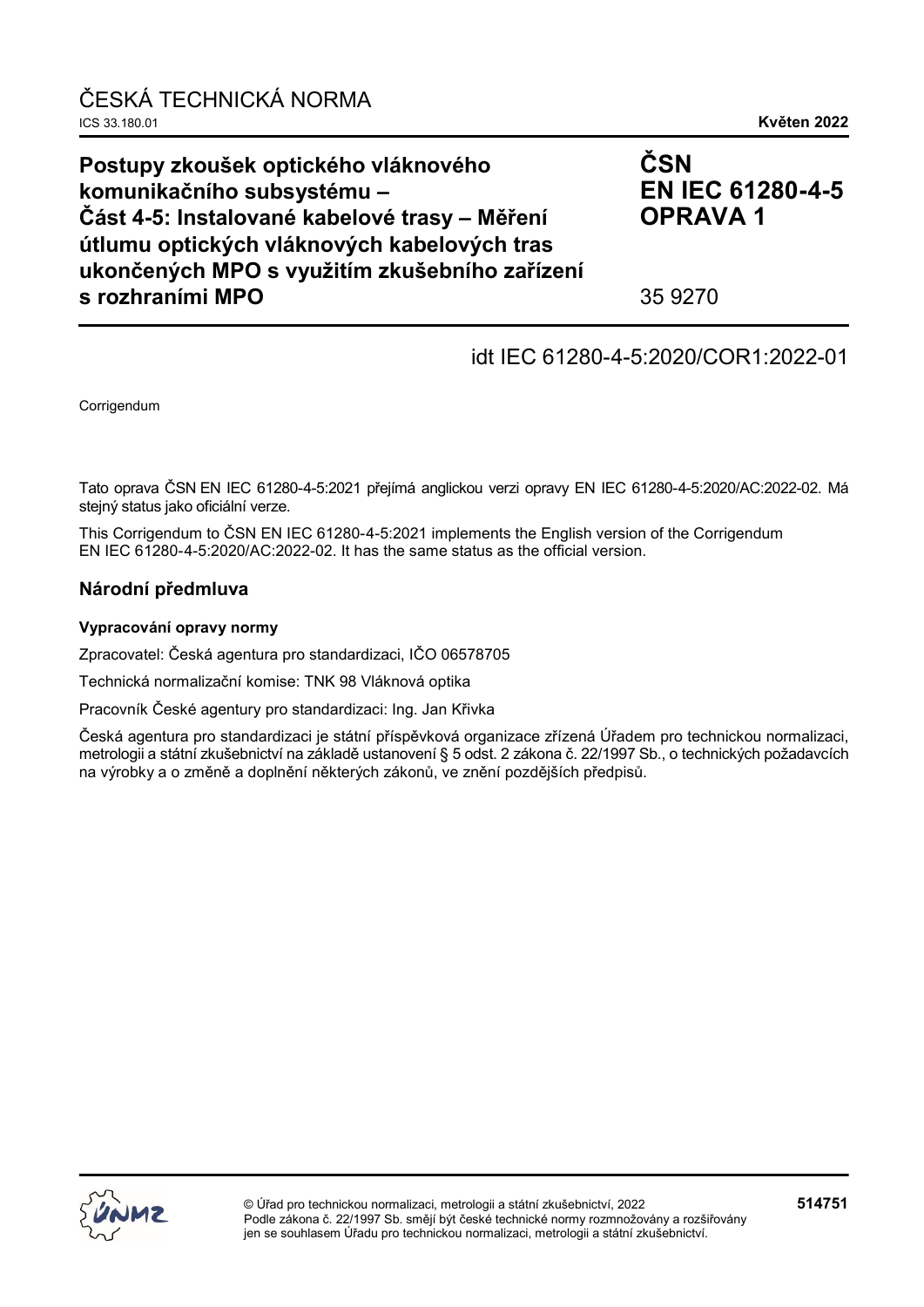ČSN EN IEC 61280-4-5/Opr. 1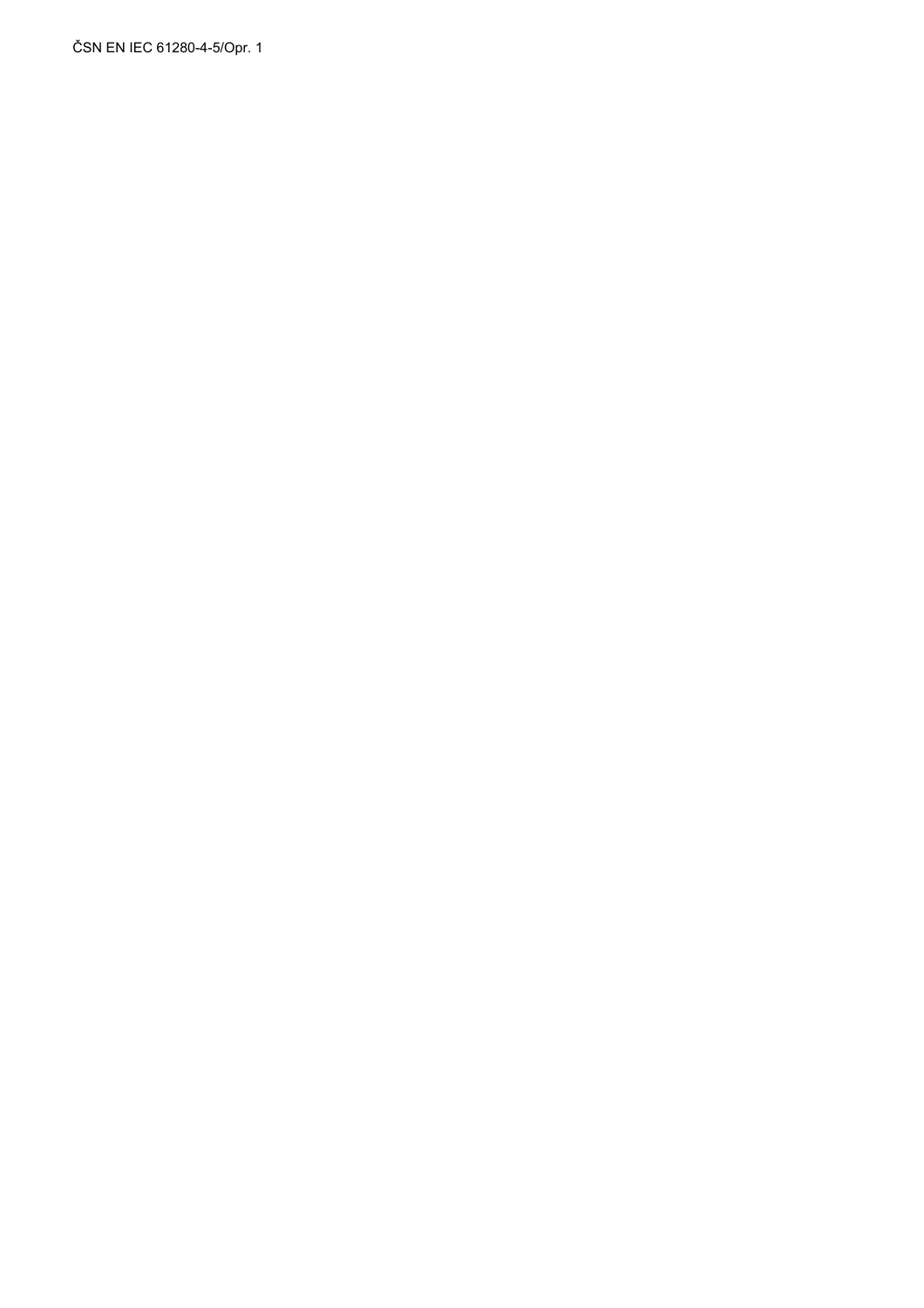# EUROPEAN STANDARD NORME EUROPÉENNE EUROPÄISCHE NORM

# **EN IEC 61280-4- 5:2020/AC:2022-02**

February 2022

ICS 33.180.01

English Version

## Fibre-optic communication subsystem test procedures - Part 4-5: Installed cabling plant - Attenuation measurement of MPO terminated fibre optic cabling plant using test equipment with MPO interfaces (IEC 61280-4-5:2020/COR1:2022)

Procédures d'essai des sous-systèmes de télécommunication fibroniques - Partie 4-5: Installation câblée - Mesurage de l'affaiblissement de l'installation câblée à fibres optiques à terminaisons MPO utilisant un équipement d'essai avec interfaces MPO (IEC 61280-4-5:2020/COR1:2022)

 To be completed (IEC 61280-4-5:2020/COR1:2022)

This corrigendum becomes effective on 11 February 2022 for incorporation in the English language version of the EN.



European Committee for Electrotechnical Standardization Comité Européen de Normalisation Electrotechnique Europäisches Komitee für Elektrotechnische Normung

**CEN-CENELEC Management Centre: Rue de la Science 23, B-1040 Brussels** 

© 2022 CENELEC All rights of exploitation in any form and by any means reserved worldwide for CENELEC Members.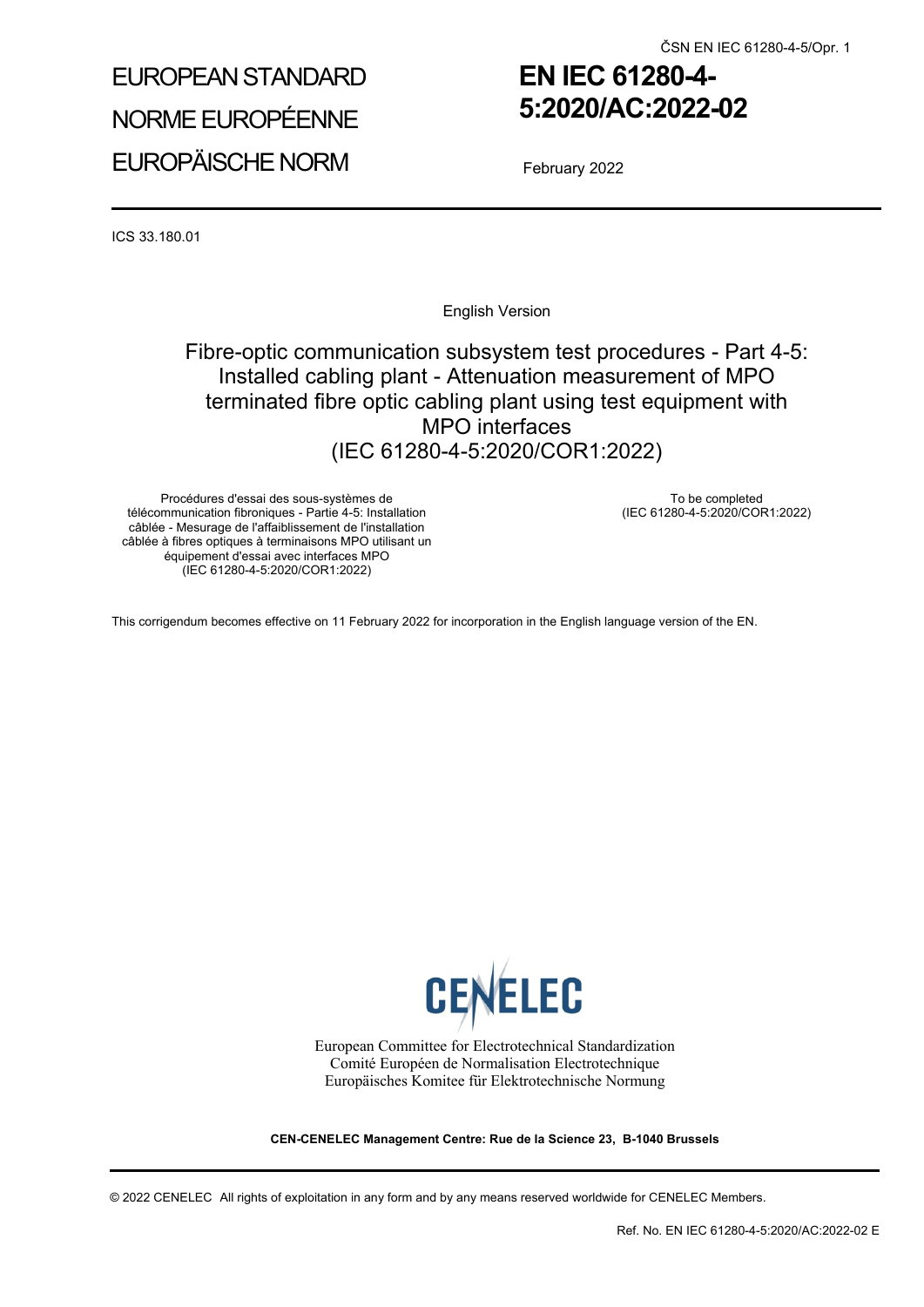EN IEC 61280-4-5:2020/AC:2022-02

ČSN EN IEC 61280-4-5/Opr. 1

## **Endorsement notice**

The text of the corrigendum IEC 61280-4-5:2020/COR1:2022 was approved by CENELEC as EN IEC 61280-4-5:2020/AC:2022-02 without any modification.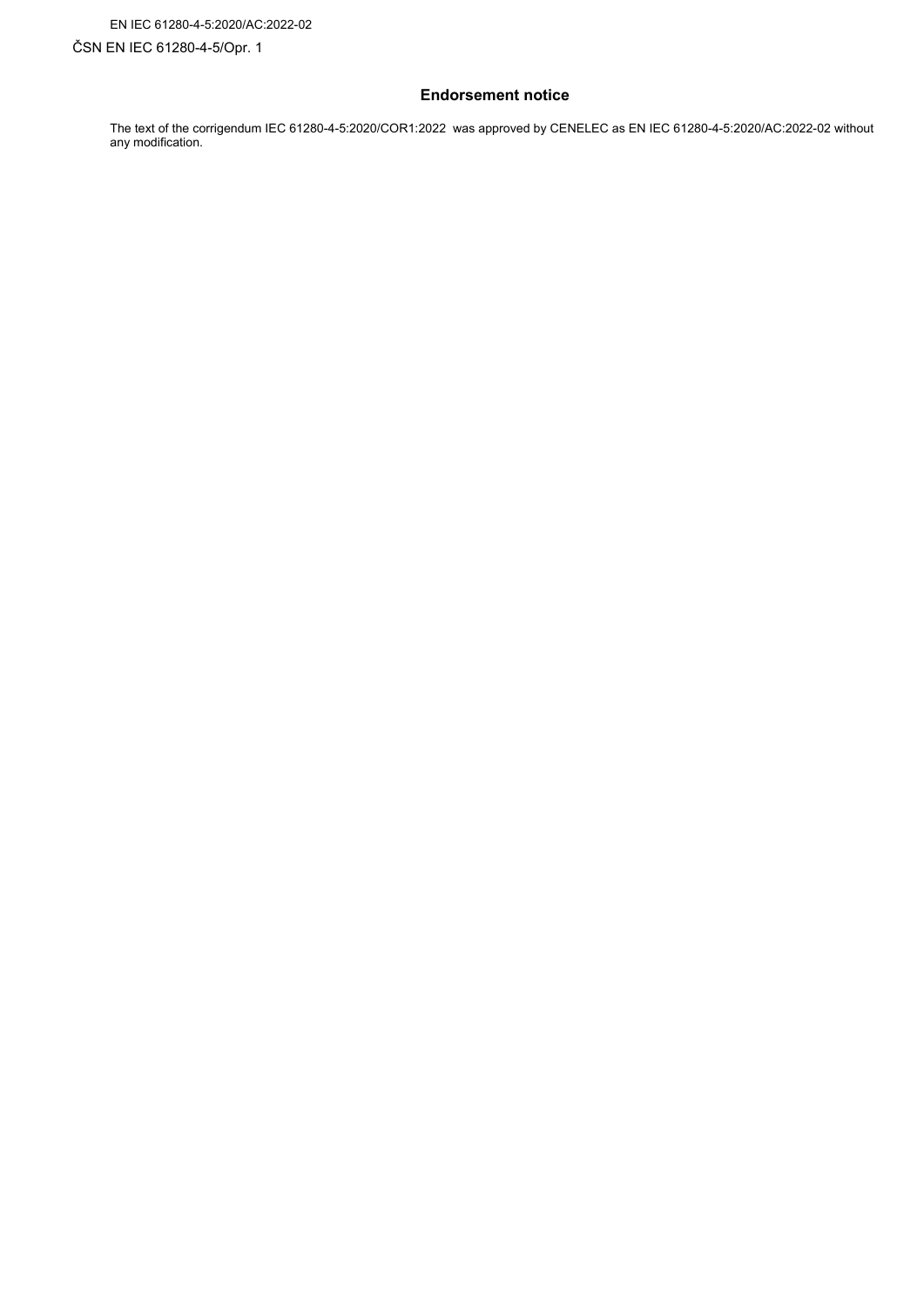IEC 61280-4-5:2020/COR1:2022  $-1 -$ © IEC 2022

# INTERNATIONAL ELECTROTECHNICAL COMMISSION COMMISSION ÉLECTROTECHNIQUE INTERNATIONALE

\_\_\_\_\_\_\_\_\_\_\_\_

**IEC 61280-4-5 Edition 1.0 2020-07**

**FIBRE-OPTIC COMMUNICATION SUBSYSTEM TEST PROCEDURES –** 

**Part 4-5: Part 4-5: Installed cabling plant – Attenuation measurement of MPO terminated fibre optic cabling plant using test equipment with MPO interfaces**

**IEC 61280-4-5 Édition 1.0 2020-07**

**PROCÉDURES D'ESSAI DES SOUS-SYSTÈMES DE TÉLÉCOMMUNICATION FIBRONIQUES –** 

**Partie 4-5: Installation câblée – Mesurage de l'affaiblissement de l'installation câblée à fibres optiques à terminaisons MPO utilisant un équipement d'essai avec interfaces MPO**

## **CORRIGENDUM 1**

## **4.1 General**

*Replace the existing fifth paragraph with the following new paragraph:*

The equipment cord method includes the<br>attenuation associated with the associated connections between the equipment cords and the fixed cabling as well as the attenuation of the optical fibre in one of the equipment cords, but excludes the attenuation associated with the connectors that will be connected into the equipment.

#### **D.3 Procedure**

*Replace, in the existing third bulleted list item, the abbreviated term* "TC2" *with*  "EC1"*.* 

**H.4.4 Procedure for pinned to pinned cabling measurement**

*Replace, in the existing bulleted list, the penultimate item with the following new item:*

Set aside TC3 and TCx, and connect TC1 to TC2 as shown in Figure H.14.

**Figure H.13 – Step 2: verification of cords, obtaining power level** *P***<sup>2</sup>**

## **4.1 Généralités**

*Remplacer le cinquième alinéa existant par le nouvel alinéa suivant:*

La méthode des cordons d'équipement inclut l'affaiblissement associé aux connexions entre les cordons d'équipement et le câblage fixe ainsi que l'affaiblissement de la fibre optique dans un des cordons d'équipement, mais exclut l'affaiblissement associé aux connecteurs qui sont connectés à l'équipement.

#### **D.3 Procédure**

*Remplacer, dans le troisième élément de la liste à puce existante, le terme abrégé*  "TC2" *par* "EC1"*.* 

## **H.4.4 Procédure pour le mesurage du câblage de type broché sur broché**

*Remplacer, dans la liste à puces existante, l'avant-dernier élément par le nouvel élément suivant:*

• Isoler TC3 et TCx, et connecter TC1 à TC2 comme cela est représenté à la Figure H.14.

**Figure H.13 – Étape 2: vérification des cordons, obtention du niveau de puissance**  $P_2$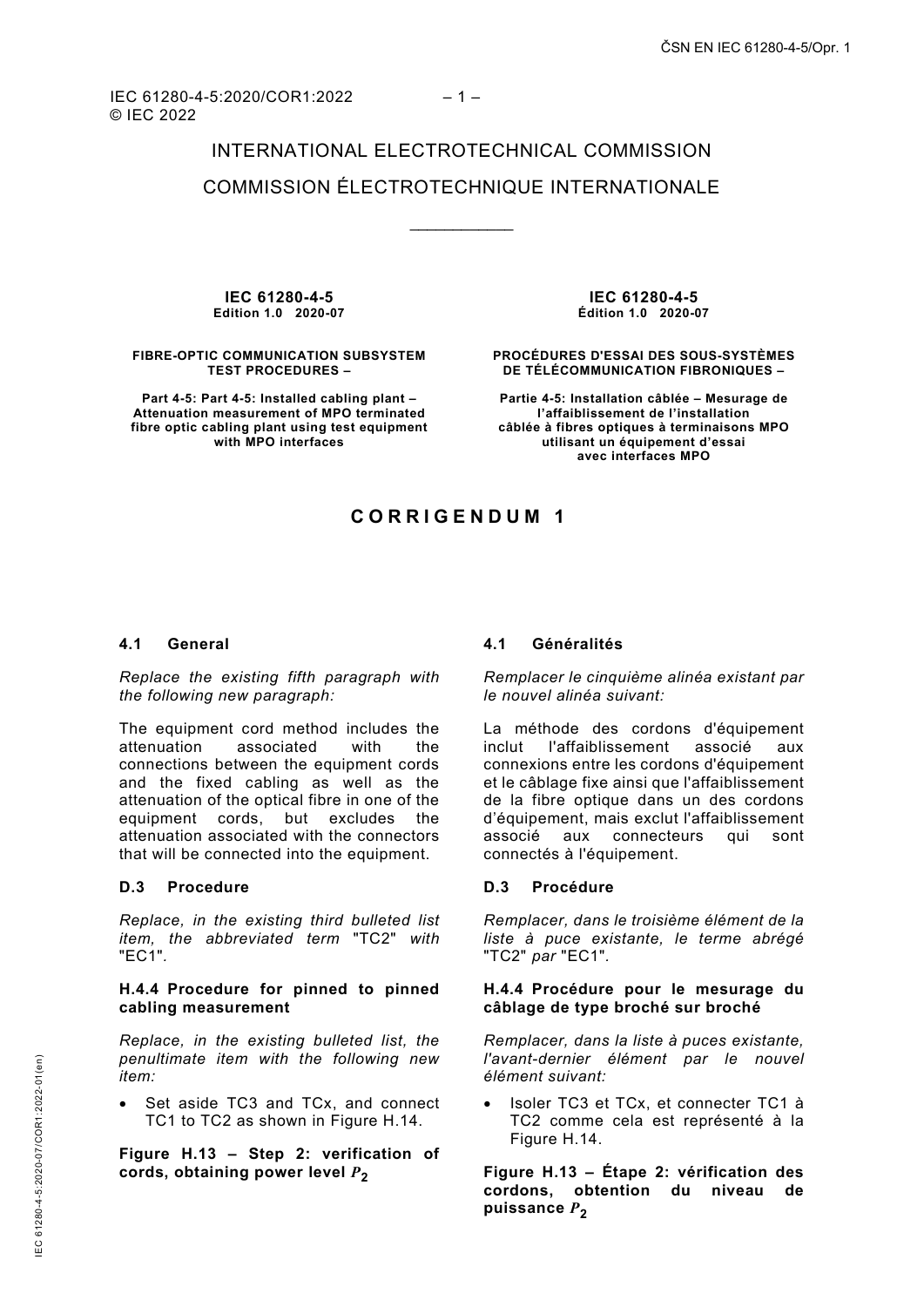\_\_\_\_\_\_\_\_\_\_\_\_\_

– 2 – IEC 61280-4-5:2020/COR1:2022 © IEC 2022

*Replace, in the existing figure, the abbreviated term* "TC2" *with* "TCx"*.* 

#### **I.2.2 Conventions**

*Delete, in the second bulleted list item of the existing second paragraph, the words*  "or 'grade B to low attenuation grade'"*.*

*Remplacer, dans la figure existante, le terme abbrégé* "TC2" *par* "TCx"*.* 

## **I.2.2 Conventions**

*Supprimer, dans le deuxième élément de la liste à puce du deuxième alinéa existant, les mots "ou de "classe B" à "classe d'affaiblissement faible".*